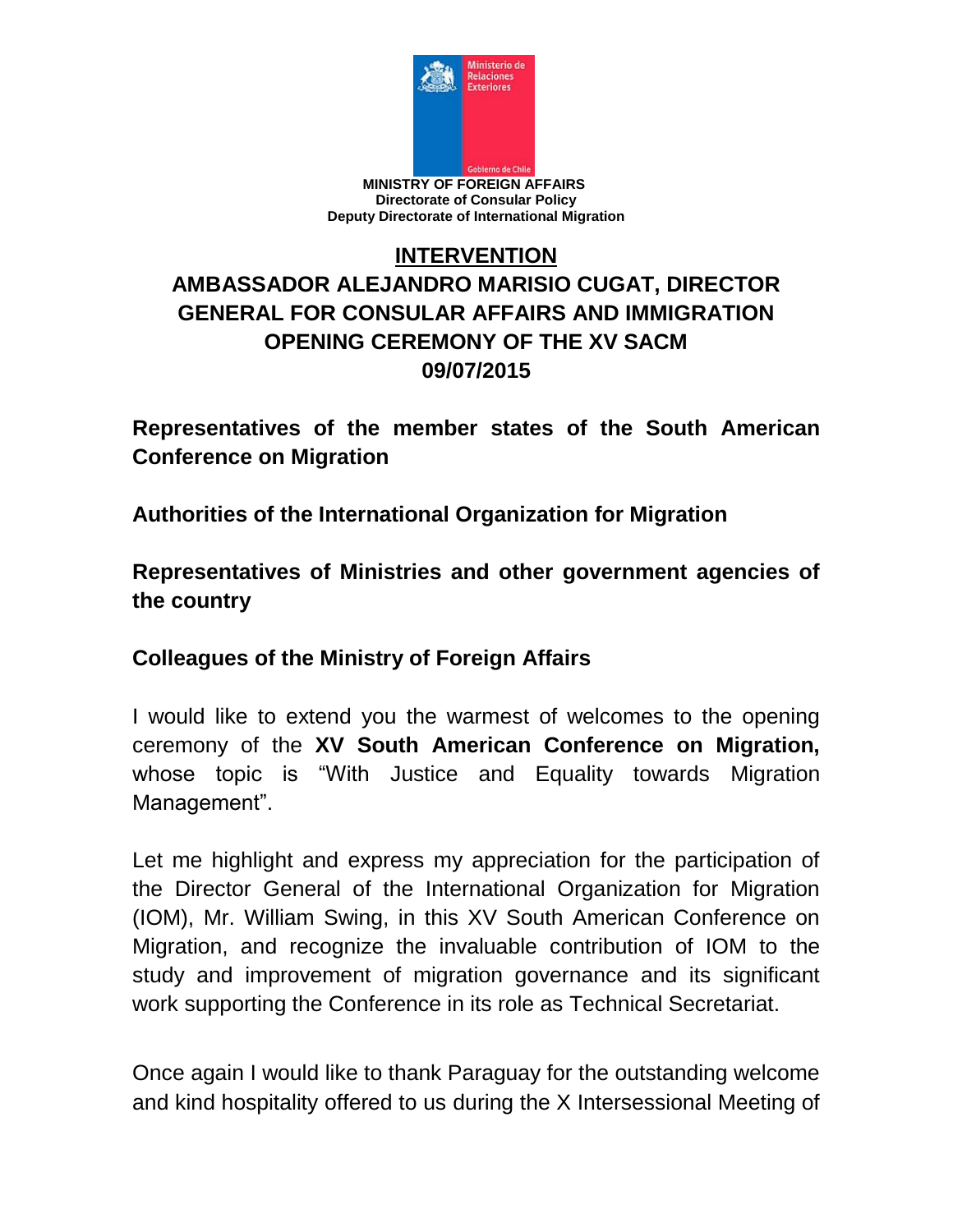

the South American Conference on Migration presided over by the Government of Peru, the Presidency Pro Tempore of the SACM at that time, where the commitments assumed under the Lima Declaration of the last SACM held in Peru in last October were reviewed.

Let me also highlight the work done at the XIV South American Conference on Migration by the then Presidency Pro Tempore of Peru, when the social inclusion of migrants was defined as a central theme for working at the regional level, apart from furthering other highly relevant themes, like the relationship between the South American Conference on Migration and the Union of South American Nations and other Regional Consultative Processes, the participation of Civil Society Organizations in the South American Conference on Migration, and the follow-up on the Regional Plan for the Human Development of International Migration, among other themes of interest.

Apart from furthering these themes, at the XV South American Conference on Migration, our country seeks to mainstream themes like **Migrants' Access to Justice**, with an emphasis on recognizing that, within the sphere of justice, migrants are in an especially vulnerable condition given that they are in a social and legal environment which is different from theirs, urging States to recognize access to justice for migrants, notwithstanding their migration status; the relationship between **Migration and City**, considering the role of local governments in migration management; **Migration Governance** in South America; and the dynamics between **Migration, Environment and Climate Change**.

In our capacity as **Presidency Pro Tempore of the South American Conference on Migration**, we believe that each of these topics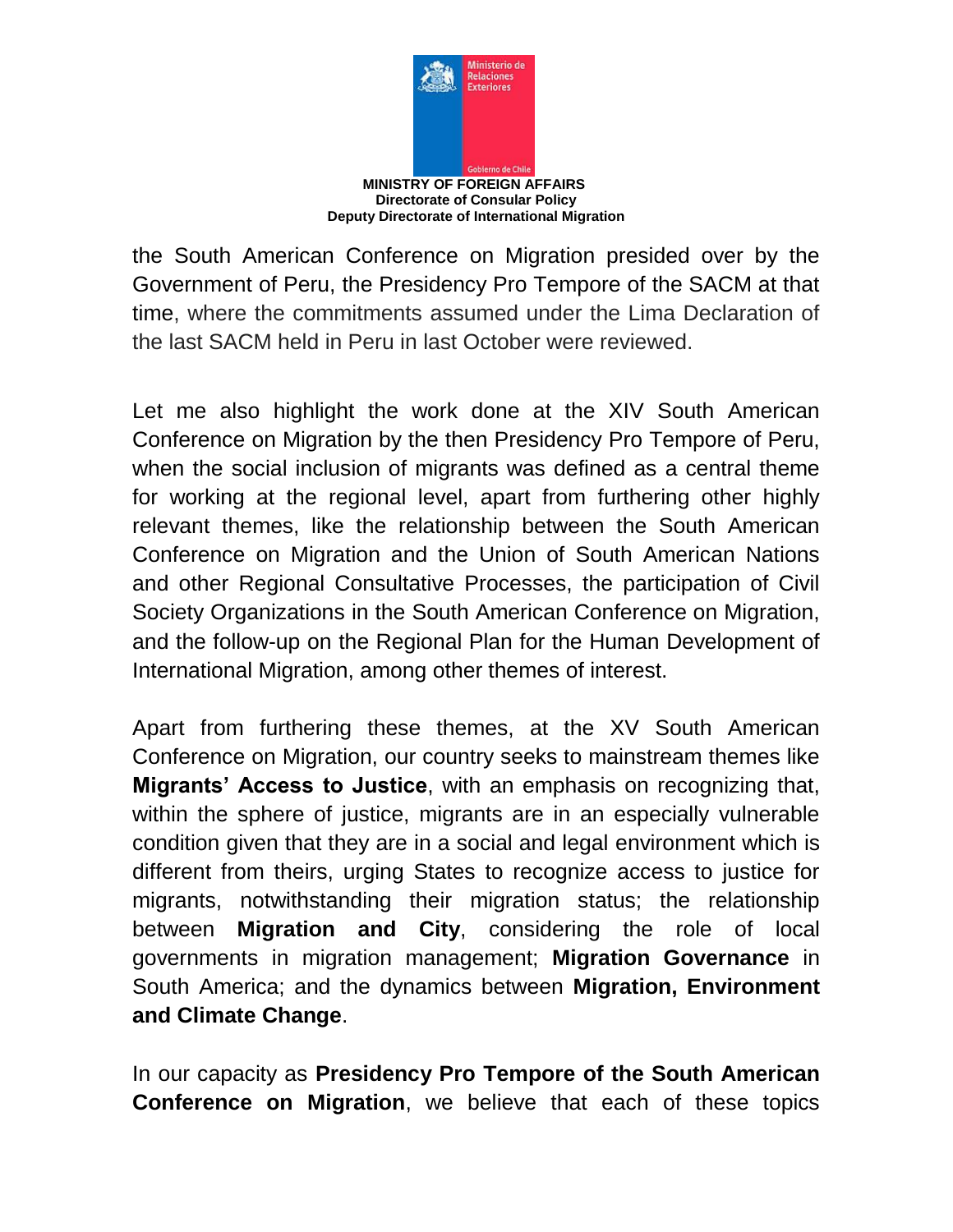

involves political, economic, social and cultural realities which are characteristic of our region. Although each theme can be visualized from a global perspective, the differences and peculiarities are what encourage us to address these themes from a regional, South American perspective, with a focus on regional integration and the human rights of migrants, members of their families and vulnerable groups.

Reaffirming our commitment to the participation of all the actors that are part of this regional dialogue process, we have held a number of Thematic Meetings in preparation for the subjects that will be addressed as part of the agenda of the XV Conference.

The first one took place on July 30 of this year and addressed Migrants' Access to Justice. A week later, on August 11, the **dynamic relationship between Migration and City** was discussed. The last meeting was held on August 28, and discussions revolved around building **Migration Governance in South America**, with the aim to advance towards greater commitments in the region based on the updating of the **Declaration of Principles and Guidelines of Cochabamba** (2010) and the **South American Plan for the Human Development of International Migration** (PSDH, by its Spanish acronym, 2010).

In addition to once again extending my appreciation for your attendance and commitment to this XV South American Conference on migration, let me highlight the contributions made by this process to the